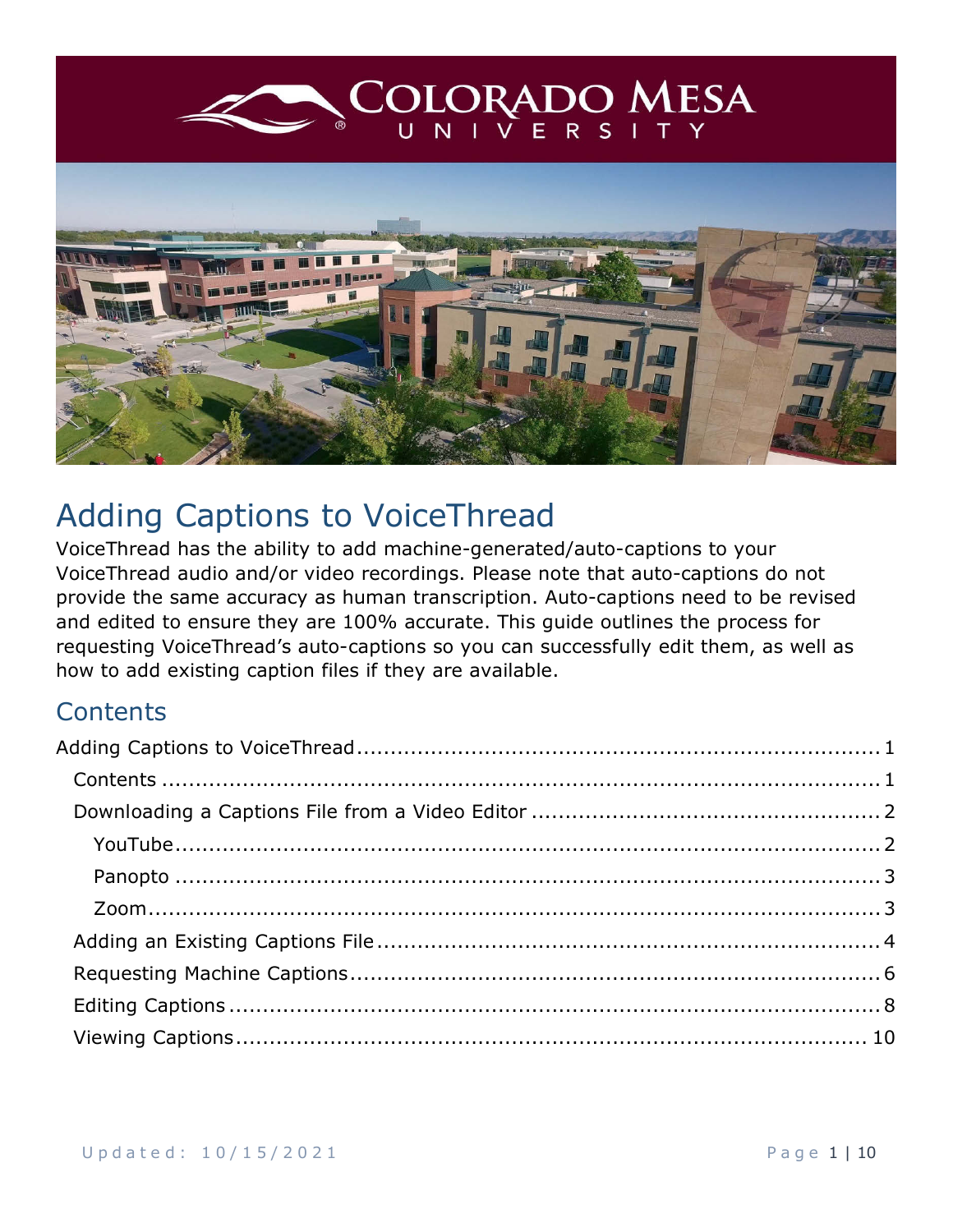

## <span id="page-1-0"></span>Downloading a Captions File from a Video Editor

If you have existing videos with captions in YouTube, Panopto, or Zoom, you may download the video file from one of these editors to upload to VoiceThread. However, the captions will **not** be attached. In order to re-associate the captions, you'll need to download the captions and then upload them to VoiceThread with the video.

Note: Sometime caption files keep the same naming convention as your video, and others default to a generic name. Edit the file names so that they have a similar naming convention. This way you don't accidently associate the wrong files later.

#### <span id="page-1-1"></span>YouTube

YouTube allows you to download a **.srt** file, which is compatible with VoiceThread.

Note: Due to recent changes with how Google allows its applications to work (or not work) in other browsers, **Chrome** may provide a better experience when working with your YouTube channel.

To download your captions:

- 1. Go to **YouTube Studio**.
- 2. In **Videos,** navigate to your video and click on it.
- 3. Click **Subtitles**.
- 4. In **Video Subtitles**, click on the Published **English** captions button.
- 5. In **View published subtitles and CC: English**, use the **Actions** dropdown menu to select the **.srt** option from Download.



6. Save the .srt file to your computer.

For more information on YouTube captions, check out our Creating Captions with [YouTube](https://www.coloradomesa.edu/distance-education/documents/creating_captions_youtube.pdf) guide.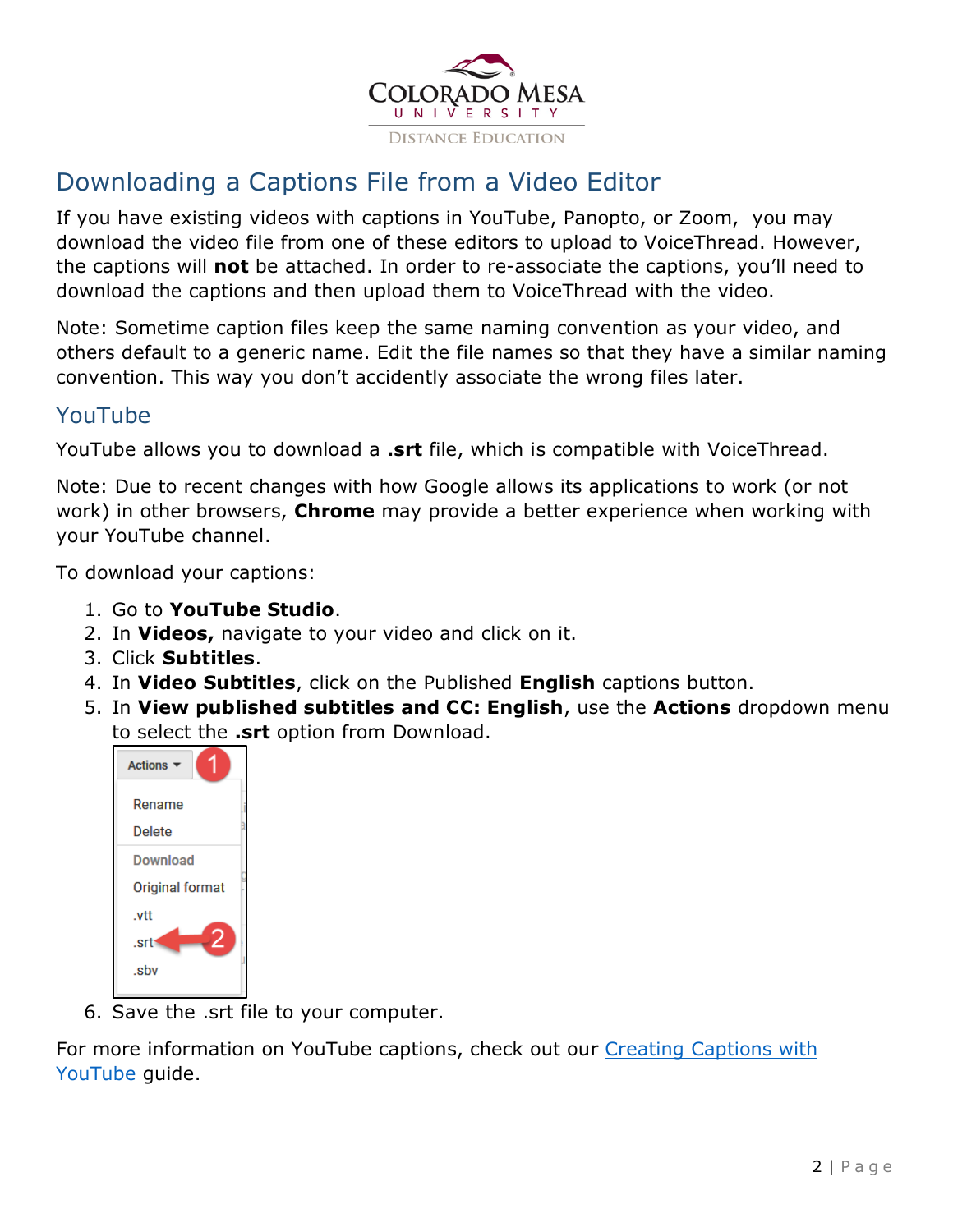

#### <span id="page-2-0"></span>Panopto

The "captions" file that Panopto allows you to download is named generically named "GenerateSRT," but it is **not** a .srt file. It is a .txt file, which is not compatible with VoiceThread. However, since the text file does include time stamps, it may be converted to a .srt file with the free [3Play Media Captions Format Converter.](https://www.3playmedia.com/solutions/features/tools/captions-format-converter/)

- 1. Navigate to your video.
- 2. Click on the **Settings** (gear) icon.
- 3. In the **Captions** area, click on the **Download file** link.

| Overview                  | <b>Last Captioning Request</b> |                                                                                                          |  |
|---------------------------|--------------------------------|----------------------------------------------------------------------------------------------------------|--|
| Share                     | <b>Status</b>                  | Captions Imported                                                                                        |  |
| Outputs<br>Quiz Results   | Requester username             | cmud2heprickett                                                                                          |  |
| Streams                   | Service level                  | Uploaded File                                                                                            |  |
| Clicis.                   | Request sent                   | 7/2/2019 11:01:18 AM                                                                                     |  |
| Search<br><b>Captions</b> | Captions received              | 7/2/2019 11:01:18 AM                                                                                     |  |
| Manage.                   | Last update                    | 7/2/2019 11:01:18 AM                                                                                     |  |
| Log<br>--                 | Session length                 | 00:51                                                                                                    |  |
|                           | Captions                       |                                                                                                          |  |
|                           |                                | Captions are available for this session. Io request or upload new captions, delete the current captions. |  |
|                           | Delete Captions                |                                                                                                          |  |
|                           | Download captions              |                                                                                                          |  |
|                           | Download file                  |                                                                                                          |  |
|                           | Download unedited caption file |                                                                                                          |  |

- 4. **Save** the file to your computer.
- 5. Use the **3Play Media Captions Format Converter** to convert the file to **.srt**.

#### <span id="page-2-1"></span>Zoom

Zoom allows you to download a **.vtt** file, which will need to be converted to **.srt** for use with VoiceThread.

- 1. Go to **MAVZone** and select **Zoom** from the applications.
- 2. Sign in.
- 3. Go to **Recordings** and navigate to the video.
- 4. Click the **Audio transcript.**

| $\boldsymbol{\circledcirc}$ | Recording 1<br>3 files 2 MB                     |        |                    |        |
|-----------------------------|-------------------------------------------------|--------|--------------------|--------|
| 00:00:19                    | P Copy shareable link<br><b>4</b> Download<br>î |        |                    |        |
|                             | The recording includes the files listed below:  |        |                    |        |
|                             | B Shared screen with speaker view               |        |                    | 1MB    |
|                             | J <sub>2</sub> Audio only                       |        |                    | 305 KB |
|                             | <b>Ilg</b> Audio transcript                     | T<br>圭 | O views this month | 540 B  |

- 5. Save the .**vtt** file to your computer.
- 6. Use the **3Play Media Captions Format Converter** to convert the file to .srt.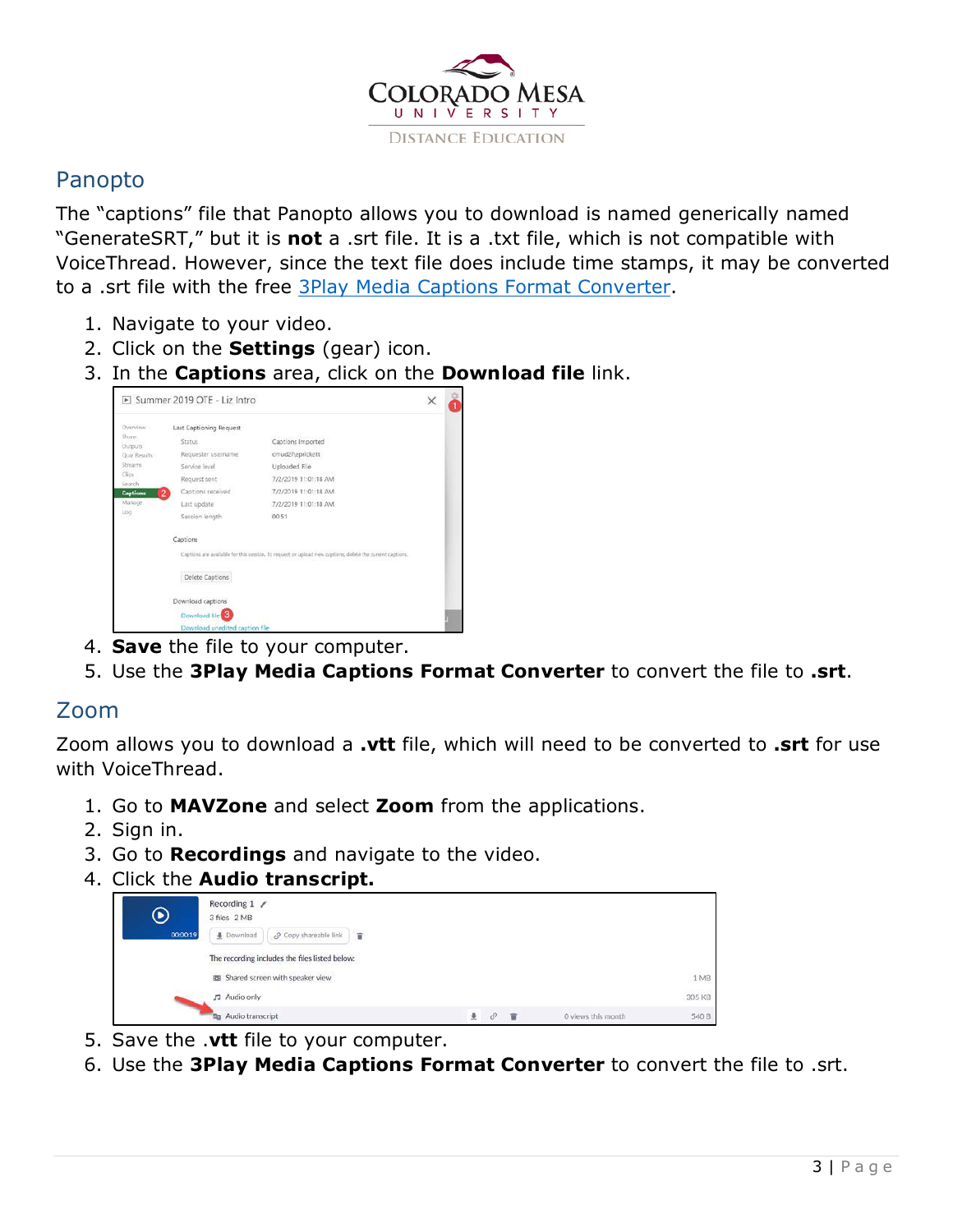

## <span id="page-3-0"></span>Adding an Existing Captions File

In the event you already have an accurate captions file, you may upload it to VoiceThread with your video (or audio) file.

Notes:

- The captions need to be uploaded on a slide by slide and/or comment by comment basis.
- VoiceThread currently supports the following caption file types: .dfxp, .srt, .sami, .scc, and .sbv.
- In the event that you have an unsupported file type (such as a time-stamped .txt file), you may try the free [3Play Media Captions Format Converter.](https://www.3playmedia.com/solutions/features/tools/captions-format-converter/)
- Uploading a new file (or requesting machine captions) will overwrite any existing captions in VoiceThread.

To add a captions file:

- 1. Navigate to your VoiceThread and then to the applicable slide or comment.
- 2. Click on the **CC** button.
	- a. Video example:



b. Audio example:

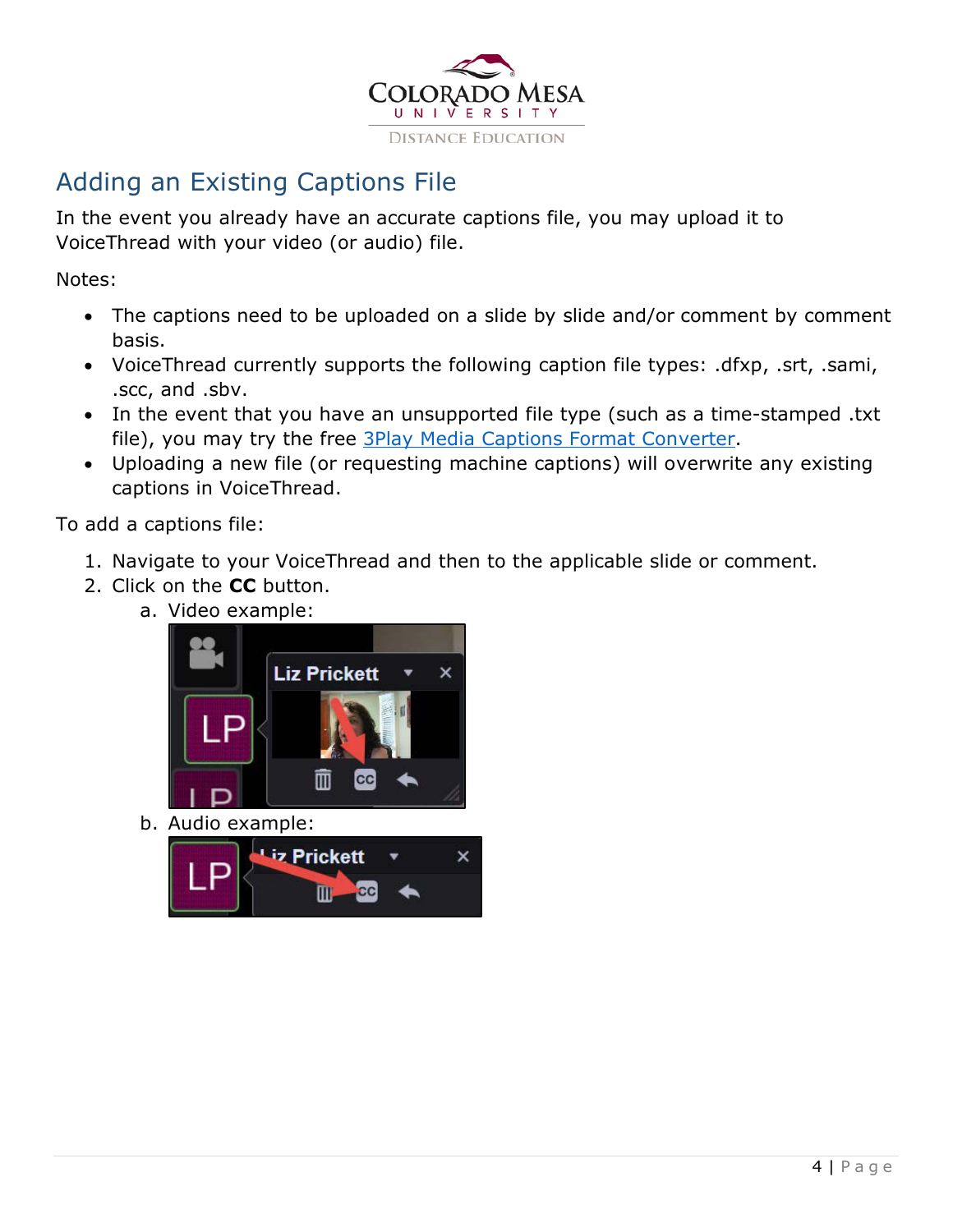

3. Under **Manage Captions**, click the **Upload captions** button.



4. In the **File Upload** dialog, find and select your captions file and click **Open**.

| File Upload                                                                                     |            |                                                      |                   |              |                                    |        | $\times$     |
|-------------------------------------------------------------------------------------------------|------------|------------------------------------------------------|-------------------|--------------|------------------------------------|--------|--------------|
| $\rightarrow$                                                                                   |            | $\vee$ $\uparrow$ $\downarrow$ > This PC > Downloads |                   | $\vee$ 0     | Search Downloads                   |        | مر           |
| Organize v                                                                                      | New folder |                                                      |                   |              | $\overline{\phantom{a}}$           | П      | (?           |
| This PC<br>3D Objects<br>$\Box$ Desktop<br><b>Documents</b><br><b>Downloads</b><br><b>Music</b> |            | captions.srt                                         | IntroCaptions.srt |              |                                    |        |              |
|                                                                                                 |            | File name: captions.srt                              |                   | $\checkmark$ | <b>All Supported Types</b><br>Open | Cancel | $\checkmark$ |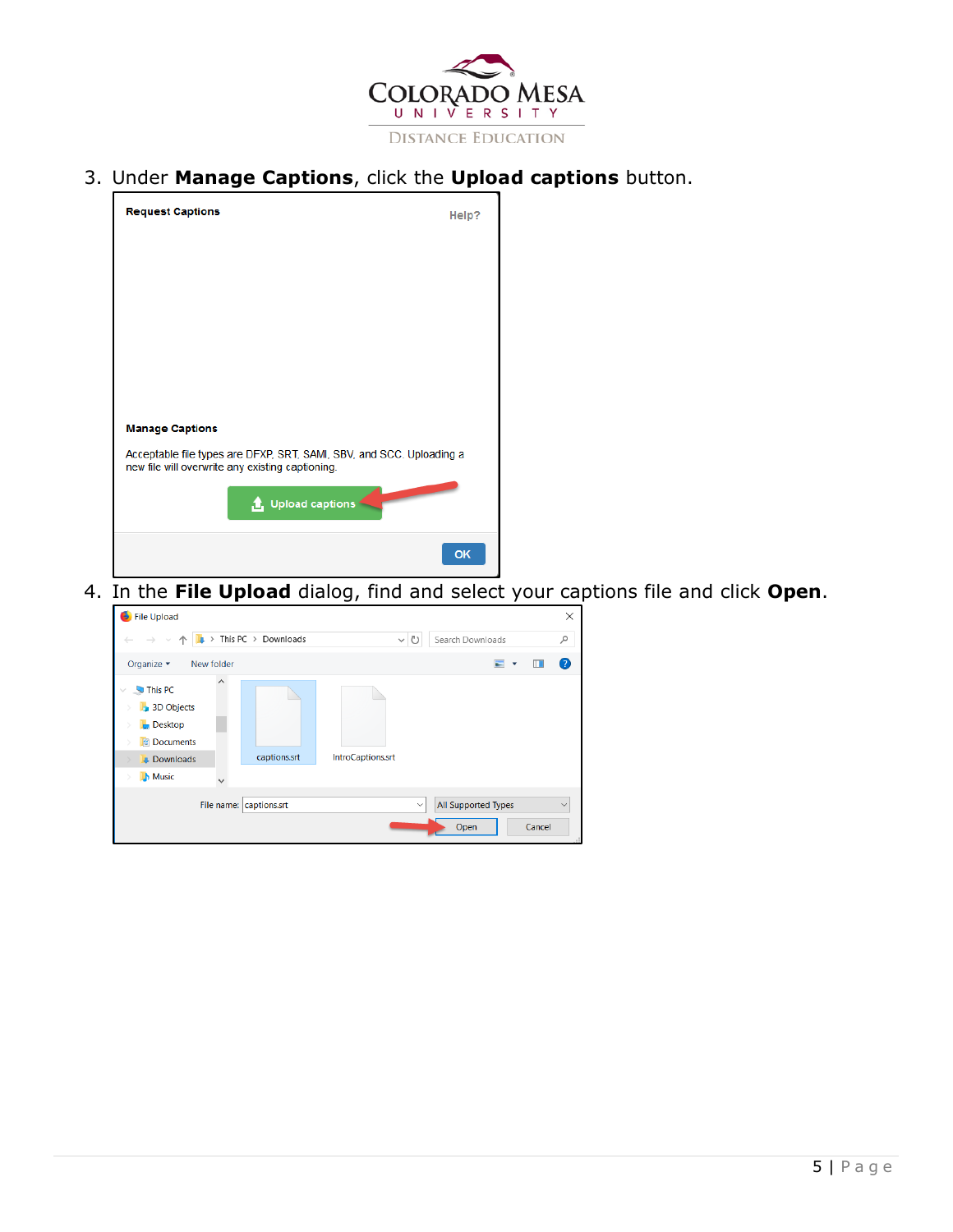

5. You'll see a green bar as your upload finishes.



6. Once the upload is complete, you may **Edit**, **Download**, or **Remove** the captions. Click the **OK** button when you are finished.

| <b>Request Captions</b> |                      | Help? |
|-------------------------|----------------------|-------|
|                         |                      |       |
|                         |                      |       |
|                         |                      |       |
|                         |                      |       |
|                         |                      |       |
| <b>Manage Captions</b>  |                      |       |
|                         | <b>Edit captions</b> |       |
|                         | Download III Remove  |       |
|                         |                      | OK    |

### <span id="page-5-0"></span>Requesting Machine Captions

Notes:

- The captions need to be requested on a slide by slide and/or comment by comment basis.
- This process may take up to **4 days**.
- Machine captions need to be reviewed and edited for accuracy.

To request machine captions:

1. Navigate to your VoiceThread and then to the applicable slide or comment.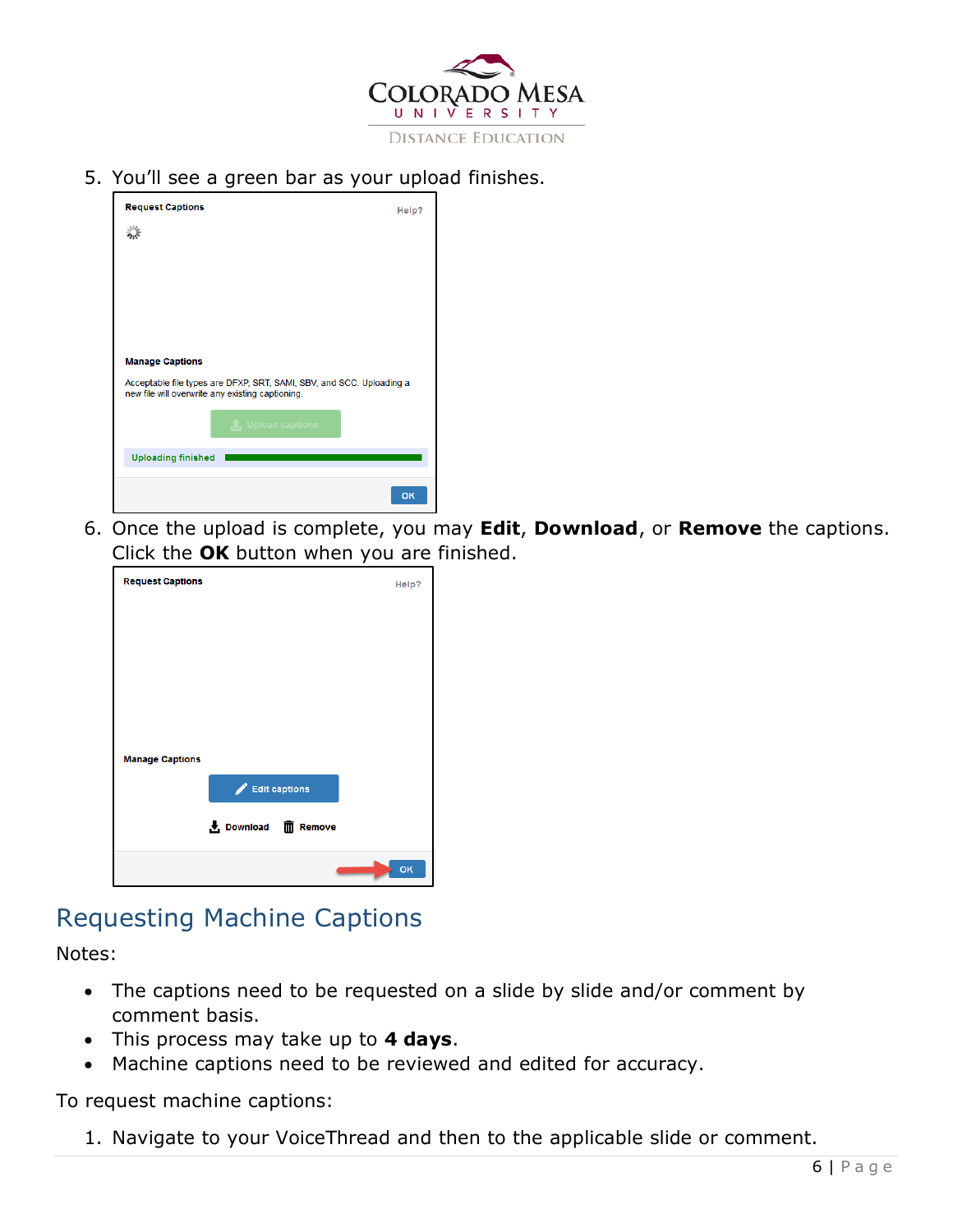

2. Click on the **CC** button.

D

a. Video example:



**III** cc

3. In the **Request Captions** area, use the **Language** dropdown menu to select the appropriate language.



4. Click the **Order** button.

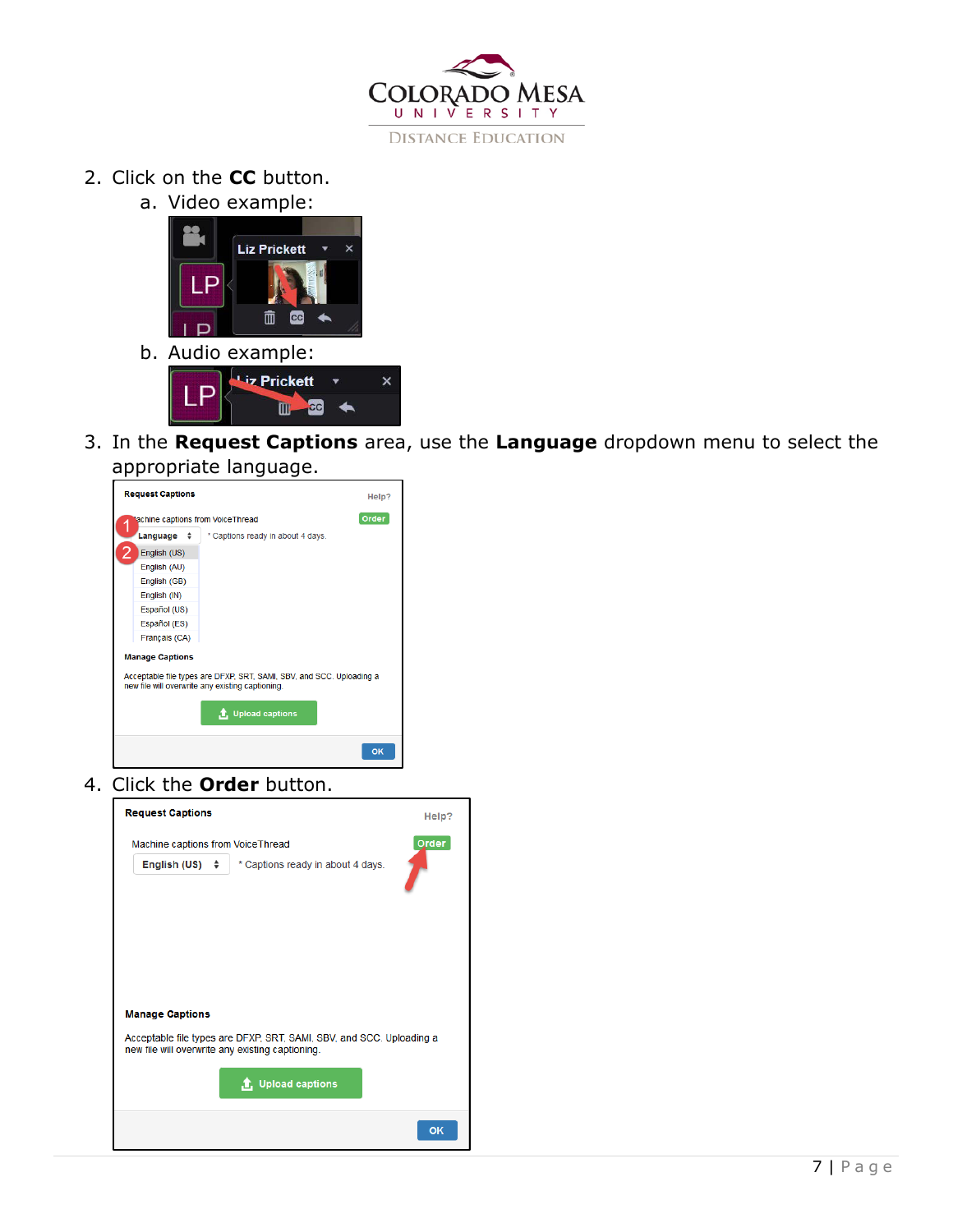

#### 5. Click the **OK** button.



6. When the machine captions are ready, they will automatically load in your slide/comment. You will also receive an email in your @coloradomesa.edu account letting you know they are ready. At this point, you will be able to edit your captions.

### <span id="page-7-0"></span>Editing Captions

Editing is critical for accuracy and meaning. Common machine caption errors include common words vs proper names, numbers vs words, homophones, technical and/or discipline-specific terminology, and punctuation (or lack thereof), as well as humorous but meaningless substitutions, such as "weapon hands" instead of "web-enhanced."



To edit your slide/comment captions:

- 1. Navigate to your slide/comment.
- 2. Click on the **CC** button.

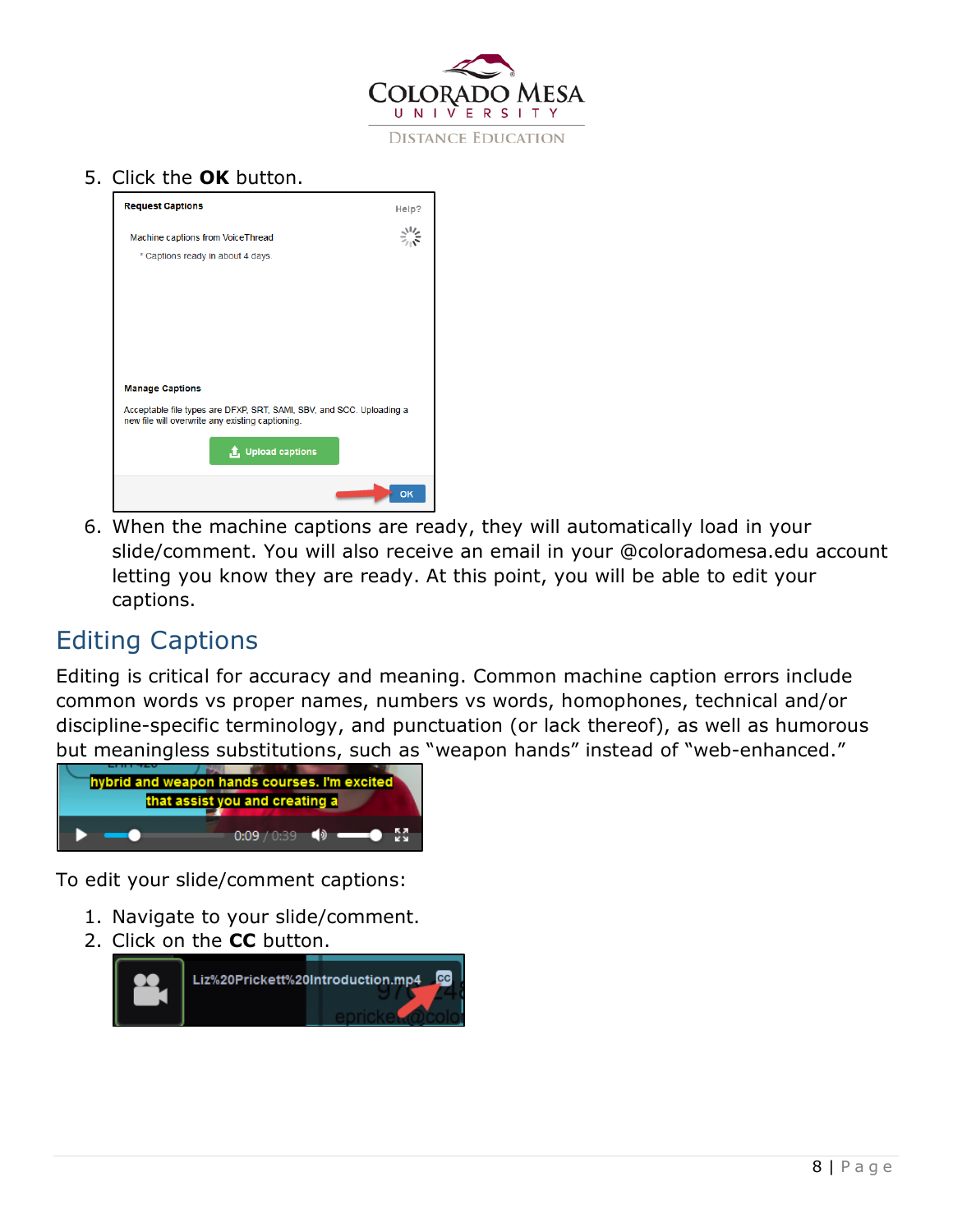

3. In the **Manage Captions** area, click on the **Edit captions** button.



4. In the **Caption Editor**, click on a section that needs revision and edit as needed. Continue until the end as needed.